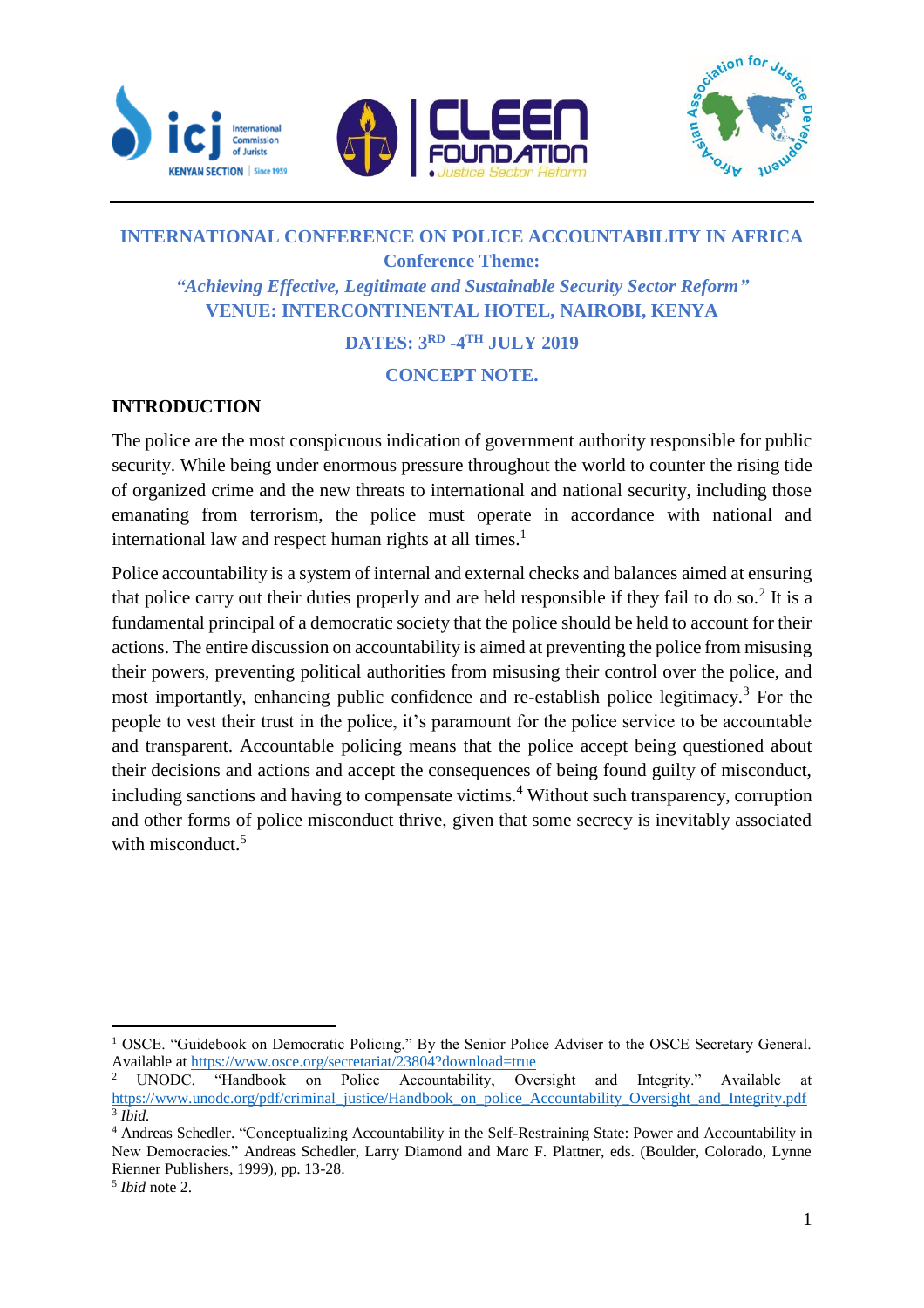





## **CONTEXT**

Police accountability is core to democratic policing<sup>6</sup>. The police must not only be effective in crime control but must also be perceived to be fair and respectful of each citizen. People feel secured and valued in an environment in which equality, protection of human rights and rule of law are practiced. Such accountability generates confidence in local security agencies to build acceptance of constitutional and legal institutions. Citizen perception of law enforcement being respectful, fair and effective have been recognized as key elements in people's wellbeing and essential for sustainable development by the UN Member States under the 2030 Agenda for Sustainable Development. An environment in which human rights are ensured, where rule of law is fair, standardized and accessible to all, increases the credibility of governing institutions.

World over, police organizations have been evolving in various stages to move from a 'warrior to guardian' role—the shift from enforcement to service delivery. They seek to not only secure the lives of people under their watch but to do so with the consent of the governed. Police have been striving to be effective not only within the ambit of law and in controlling crime and its fear, but also by being considerate to people, by providing inclusive and accessible services in a manner that is perceived to be fair, consistent and engaged while displaying procedural justice.

Police reforms to act responsibly by law, to the chain of command and towards the citizens remains a challenge. Variations across the three parameters of police accountability – effectivity (crime control and public security), conduct and cost suggest reforms have had uneven success. With more than a decade of efforts to strengthen police accountability in Africa, the police are facing increasing pressure to deliver on good governance with tensions within the community and regions rising. The colonial legacy of authoritarianism with institutional structures and practices of repression continue to suppress opposition and protect new regimes in power. A trust deficit in policing and law agencies is compounded with corruption, conditions of insurgency, terrorism and spread of organized crime.

The 2018 Transparency International Corruption Perceptions Index revealed the continued failure of many countries to control corruption in their public sector. The index uses a scale of zero to one hundred, where zero is very corrupt and 100 is very clean and sub-Saharan Africa was the lowest scoring region with an average of  $32/100$ .<sup>7</sup>Corruption within the police is a menace that erodes citizen trust in public authority. There is concern that organized crime in many regions is diverting and depleting resources for welfare services, for generating employment with corruption infiltrating state institutions not only undermining confidence in governance but making the states

l <sup>6</sup> This means, broadly, a police force that is publicly accountable, subject to the rule of law, respectful of human dignity and that intrudes into citizens' lives only under certain limited circumstances.

<sup>&</sup>lt;sup>7</sup> Transparency International Corruption Perception Index,  $2018$ . Accessed on  $10<sup>th</sup>$  July 2019 at

[https://www.transparency.org/news/feature/cpi\\_2018\\_global\\_analysis](https://www.transparency.org/news/feature/cpi_2018_global_analysis)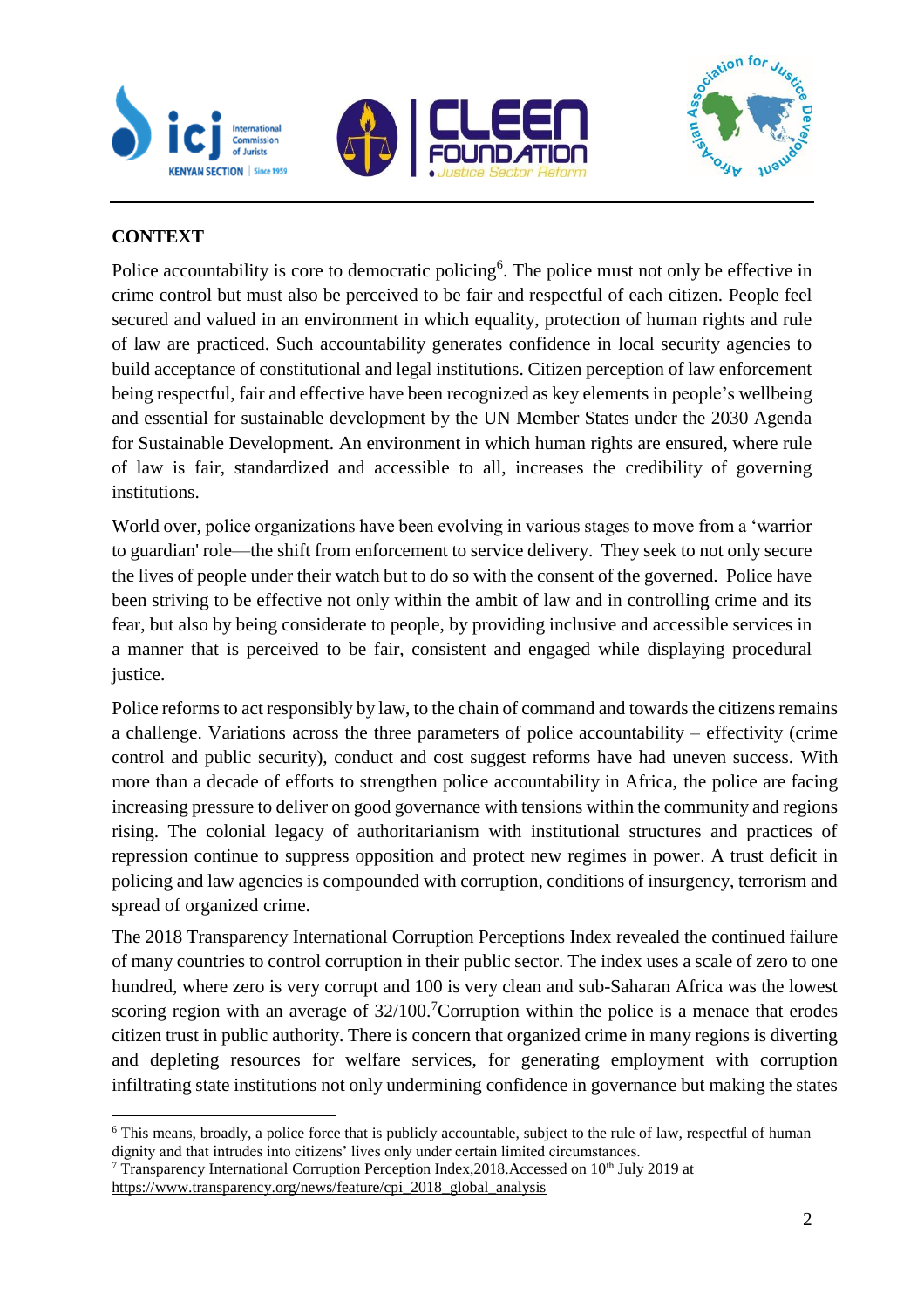





fragile and unstable. Access to effective, respectful and accountable police service is essential for safety and good governance.

It is not only the internal and external accountability as traditionally conceived but also policing interface with other state institutions and private sector which is impacting 'secure development'. There are trends of local governments committing larger budgets to law enforcement at the cost of social services, health care and education. What is the cost efficiency of these shifts in bringing crime rates down or in making citizens more secure? As police services are being outsourced to private agencies, is there levying of 'usage fees' with policing being used to raise revenue by imposing fees on arrestees and defendants for their arrest, adjudication incarceration; for civil forfeiture, a mechanism by which police confiscate assets that they claimed are linked to crime and sold when property owners do not come to court to contest with proceeds kept by the police. How can management or financial accountability of policing be measured or analyzed or institutionalized with new realities and existing challenges of institutional and constitutional reform?

According to the World Internal Security and Police Index report of 2016 Sub-Saharan Africa is home to seven of the ten worst performing countries, with Nigeria, the Democratic Republic of the Congo, Kenya, and Uganda all being ranked in the bottom five.<sup>8</sup>In Kenya, for many years, Kenyan police sector has been criticized for the excessive use of force, promoting impunity and generally disregarding the democratic idea.<sup>9</sup> With the advent of the new constitution, many vices associated with the police have reduced drastically. Kenya has taken tremendous steps to address the issues of police brutality. Initially, Kenya had no framework which encompassed the policies to hold police officers accountable for their actions.<sup>10</sup> Some of the challenges faced by the intervention to oversight the police included inter alia; the opaqueness in the filing of complaints process and the time taken to hear and give verdicts concerning the police brutality. $^{11}$ 

With the creation of the Independent Policing Oversight Authority (IPOA), some of the challenges have been addressed though not exhaustively. IPOA<sup>12</sup> is an independent body mandated to investigate all forms of police misconduct including deaths in custody and serious injuries as a result of police action. The body has not delivered as expected since reports indicate that the organization has secured very few convictions so far. According to IMLU statistics, 822 people died from police bullets between 2013 and June 2018.<sup>13</sup> This shows that

 $\overline{a}$ <sup>8</sup> Institute of Economics and Peace 2016' World Internal Security and Police Index'

<sup>&</sup>lt;sup>9</sup> See Ruteere and Pommerolle 2003; CHRI and KHRC 2006; KNCHR 2008; Ruteere 2008; Saferworld 2008; Hills 2009; Ogada 2010; Furuzawa 2011; Ruteere 2012; Kivoi and Mbae 2013.

<sup>10</sup> Kagari M., Thomas S., 2006, 'The police, the people, the politics: Police accountability in Kenya', Commonwealth Human Rights Initiative (CHRI), Nairobi

<sup>11</sup> *Ibid.*

<sup>&</sup>lt;sup>12</sup> Established under the Independent Policing Oversight Authority Act. No. 35 of 2011

<sup>13</sup> Muraya J. "IPOA Probes 18 Deaths Caused By Police in Past One Week." *Capital FM/AllAfrica,* October 30, 2018. Accessed on 15th May 2019 at <https://allafrica.com/stories/201810310045.html>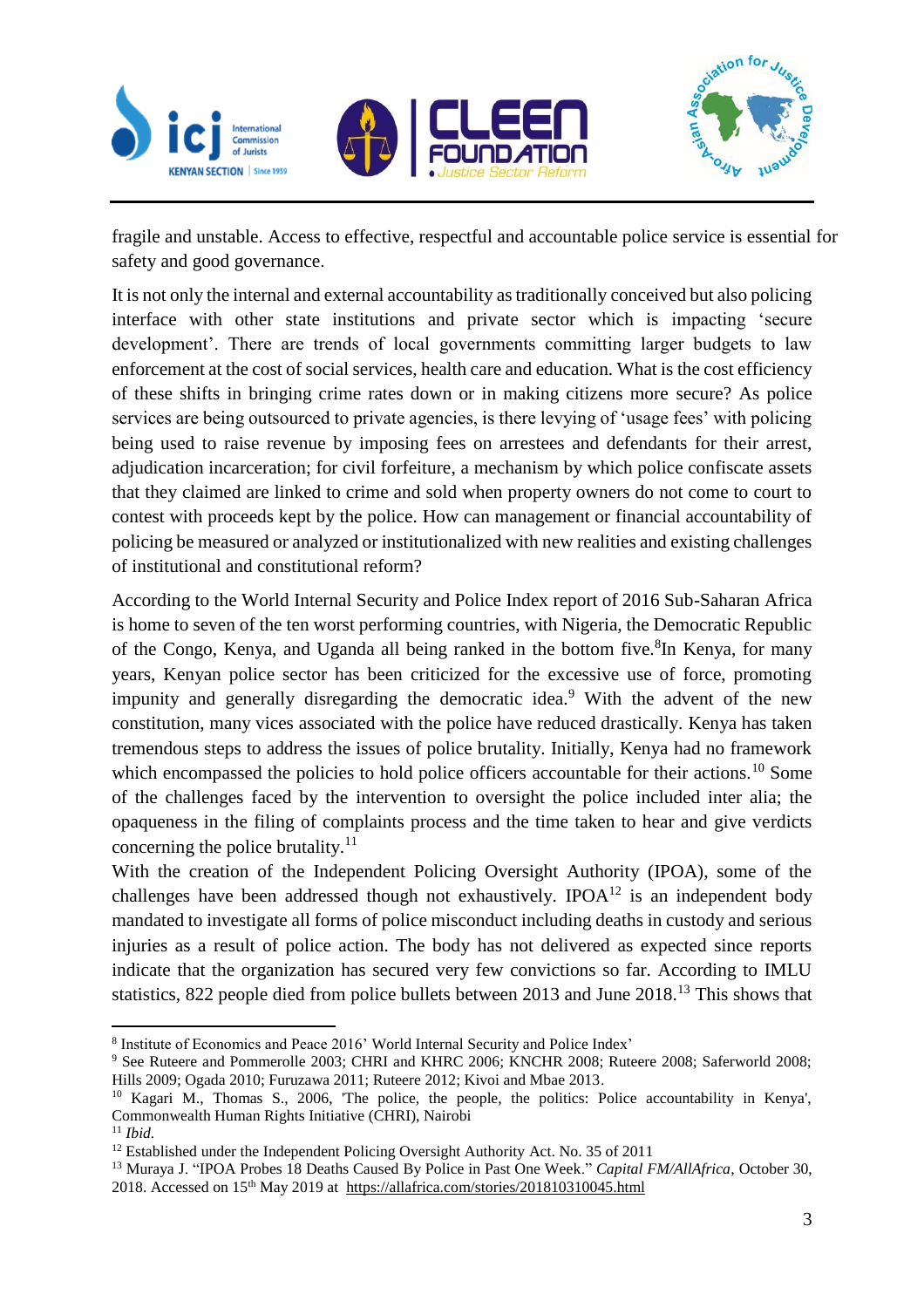





Kenya continues to experience vices from the police despite having robust institutions mandated to hold the respective officers accountable. Additionally, a report by Transparency International Kenya indicated that the level of traffic corruption is high and widespread and the corruption by law enforcement agents is fuelled by ignorance, poor remuneration and institutionalized corruption culture.<sup>14</sup>

The police department has also created an Internal Affairs Unit which is mandated to receive and investigate complaints against the police, promote uniform standards of discipline and good order in the service and keep a record of the facts of any complaint or investigation made to it. IPOA oversees the work of the Internal Affairs Unit (IAU) of the police to independently verify that the internal police system deals with complaints against officers fairly and effectively. The IAU has received 7909 complaints since 2013. Few complaints have been adjudicated so far and thus the effectiveness of the organ remains a debatable issue.

Police and judicial system effectiveness is a serious issue in Nigeria. General corruption was high, according to the Control of Corruption indicator, and 81 per cent of Nigerian respondents to the Global Corruption Barometer admitted to paying a bribe to a police officer in the last year. Only 0.06 per cent of thefts were reported to police. Unsurprisingly, the Rule of Law index found that military and police officials are likely to use their public positions for private gain.<sup>15</sup> The organ saddled with maintaining internal security of Nigeria, the National Police Force (NPF) is seriously lacking in this respect. Hence, successive administrations had initiated reforms to revitalise the NPF. In spite, of the reforms which were initiated during the current democratic experience which commenced in 1999, issues of securing lives and property has since deteriorated to a point where the NPF cannot handle security challenges properly. <sup>16</sup>It is common for the Police to torture, and sometimes end up killing suspects just to get a confession. The Police is still known to arrest and detain family members of known absconded suspects so as to bring them out of hiding. $17$ 

In Uganda, policing has been characterised by excess use of force against protesters, torture and unlawful detention, severe treatment of journalists and human rights defenders and a lack of accountability in relation to police misconduct.<sup>18</sup> Corruption is widespread in Uganda. It scored poorly on the World Bank's Control of Corruption indicator, and 69 per cent of Ugandans admitted to paying a bribe to a police officer. Less than one per cent of incidents of theft were reported to the police. However, trust in police was relatively high for a country that scores so poorly on the Index, with 67 per cent of Ugandans saying that they have confidence

 $\overline{a}$ <sup>14</sup> Transparency International, 'Traffic Legislation Gaps and Drivers of Corruption in Traffic Matters'.

<sup>&</sup>lt;sup>15</sup> Institute of Economics and Peace 2016' World Internal Security and Police Index'

<sup>16</sup> Police Reforms and National Security in Nigeria

<sup>&</sup>lt;sup>17</sup> Tam Alex 'Curbing Corruption in the Nigeria Police'

<sup>&</sup>lt;sup>18</sup> Common Wealth Human Rights Initiative 'Police Reforms: Uganda'.Accessed on 10<sup>th</sup> July 2019 at <http://www.humanrightsinitiative.org/content/police-reforms-uganda>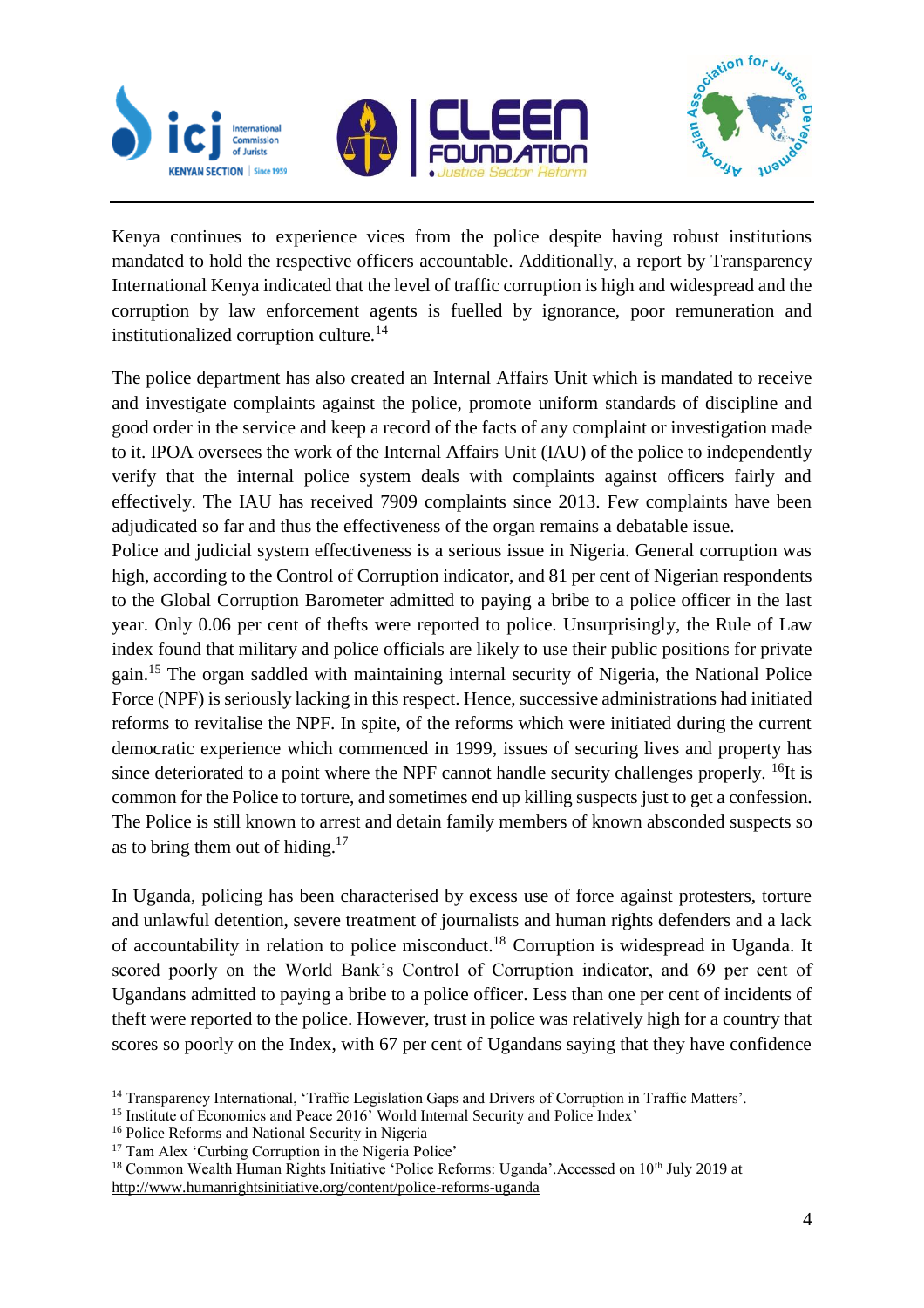





in their local police force.<sup>19</sup> In Uganda, there is a Professional Standards Unit (PSU) which is an internal Uganda Police Force (UPF) unit established in 2007, to investigate and deal with complaints of police misconduct. Despite the establishment of the PSU, abuse of the law and lack of respect for established standards continue within the UPF.<sup>20</sup>

South Africa suffers from widespread corruption, despite it performing better than regional averages across a number of key measurements. Crime and [petty corruption](https://www.business-anti-corruption.com/about/about-corruption/vocabulary.aspx#Petty) in the police are significant risks when operating in South Africa.<sup>21</sup> Nearly half of South Africans indicate they perceive most or all police officers as corrupt.<sup>22</sup> Traffic fines are the single most common event in which bribes are requested in South Africa. <sup>23</sup> However, there are some sub-Saharan African countries that performed well on the World Internal Security and Police Index, most noticeably Botswana and Rwanda. Both performed strongly on the process and legitimacy domains, with Botswana in particular having low levels of reported bribe payments to police, and high levels of confidence in police at the local level.<sup>24</sup>

Besides the powers conferred on the Police, substantial proportion of national human and financial resources are allocated to Police agencies to enable them perform their duties. Like other public bureaucracies, the Police should account for the use of the resources allocated to them. In the absence of effective safeguard against misappropriation and waste, the resources allocated to the Police for the purpose of ensuring safety and security of citizens and their property can be mismanaged or stolen by those charged with their management. Therefore, there is need to ensure that the utilisation of the human, financial and other resources allocated to the Police are judiciously utilised for common good.

## **Justification for the Conference.**

As efforts to build effective, accountable and inclusive justice institutions gain momentum, it is imperative that stock-taking of what has and what has not worked proceeds and guides the future plans to advance police accountability. As contexts and conditions evolve, it will also be useful to identify emerging trends and issues that are likely to impact police effectiveness and people's acceptance of global police standards. It is this change strategy that the unique Afro- Asia alliance proposes to evolve, taking advantage of organizations experience in

 $\overline{a}$ <sup>19</sup> Institute of Economics and Peace 2016' World Internal Security and Police Index'

<sup>&</sup>lt;sup>20</sup> Commonwealth Human Rights Initiative 'A force for good? Improving the Police in Kenya, Uganda and Tanzania'. Accessed on 10<sup>th</sup> July 2019 at http://www.humanrightsinitiative.org.

<sup>&</sup>lt;sup>21</sup> The Global Competitiveness Report 2017-2018

<sup>22</sup> The Global Corruption Barometer 2015

<sup>&</sup>lt;sup>23</sup>Business Anti-Corruption Portal 'South Africa Corruption Report'.Accessed on 10<sup>th</sup> July 2019 at <https://www.business-anti-corruption.com/country-profiles/south-africa/>

<sup>&</sup>lt;sup>24</sup> Institute of Economics and Peace 2016' World Internal Security and Police Index'